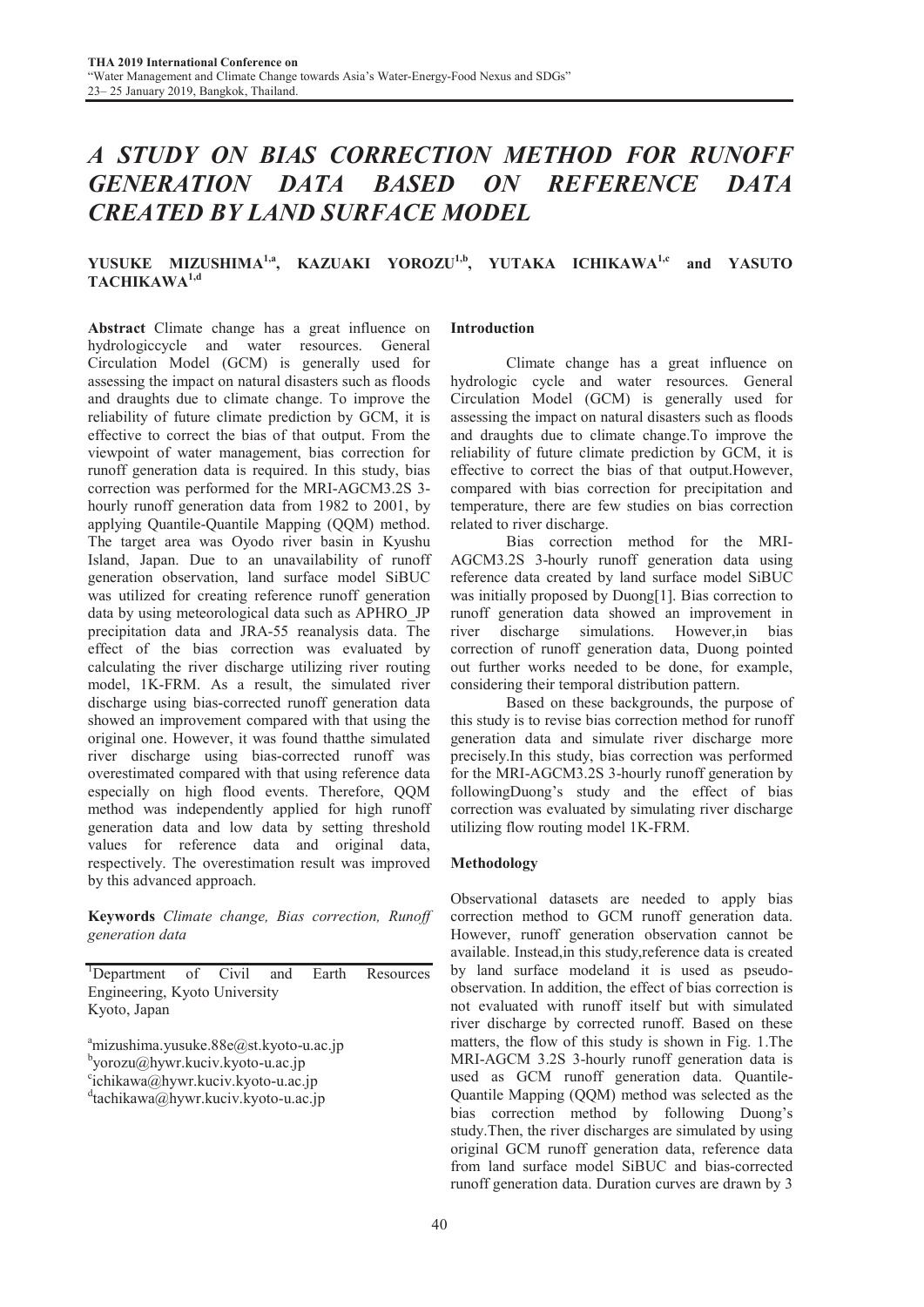kinds of river discharge. The simulated river discharge using bias-corrected runoff generation data is validated referred to that using reference data.



Fig. 1 The flow of this study



Fig. 2 The study area- Oyodo River basin

## Simulation Design

#### *A. Study Area*

The target area in this study is Oyodo river basin in Kyushu Island, Japan. Fig. 2 shows the location of Oyodo river basin. Oyodo River is a firstclass river flowing from Kag goshima prefecture to Miyazaki prefecture. The total l length of Oyodo River is about 107 km and the catchm ment area is about 2230  $km^2$ .

#### *B. Flow Routing Model 1K-FRM M*

1K-FRM is a flow routing model based on kinematic wave theory. It was developed by Hydrology and Water Resources s Research Laboratory of Kyoto University[2].1K-FR RM calculates river discharges with each unit, slope unit and river unit.Different Manning roughness coefficients are set in each unit. The kinematic wave model is applied to all units and runoff is routed a according to the flow direction information. The spatial resolution of this model is 30 seconds (1-km).T he basic form of the kinematic wave flow equation is :



Fig. 3 Schematic image of SiBUC model

$$
\frac{\partial A}{\partial t} + \frac{\partial Q}{\partial x} = q_{\text{L}}(x, t) \tag{1}
$$

$$
Q = \alpha A^{m}, \alpha = \frac{\sqrt{i_0}}{n} \left(\frac{1}{B}\right)^{m-1}, m = \frac{5}{3}
$$
 (2)

where, $A(x, t)$  is the flow cross-sectional area,  $Q(x, t)$  is the flow discharge,  $q_L(x, t)$  is the lateral inflow per unit length,  $i_0$  is the slope,  $n$  is the Manning roughness coefficient, and  $B$  is the width of the flow. Equation  $(1)$ is the continuity equation. It is derived from the principle of mass conservation within a control volume. Equation (2) is derived from Manning's laws which are flow resistance laws of open channel uniform flow.

#### *C. Land Surface Model SiB BUC*

The land surface model Simple Biosphere including Urban Canopy was developed by Tanaka [3] in Disaster Prevention Research Institute in Kyoto University. SiBUC model uses mosaic approach, which couples independently each land-use patch of the grid element to the atm mosphere, to incorporate all kind of land-use to land surf face scheme.

In SiBUC model, each land surface grid is classified into three land use categories, urban area, water body, and green area. Fig. 3 shows the schematic image of surface elements in SiBUC model.

The fractions of these land-use categories are fixed for each grid cell in S SiBUC model. And surface fluxes are obtained by averaging the surface fluxes over each land-use weighted by its fractional area.In this study, the spatial resolution is the same as that of the MRI-AGCM 3.2S (20-km).

Fig. 4 shows the schematic image of water budget in the green area model of SiBUC and Table. 1 shows the variables used in the model. Soil is expressed by three layers and the governing equations for the three soil moistures are based on Richards' equation with forcing terms of evapotranspiration  $(E_s, E_{dc,1}, E_{dc,2})$  and infiltration  $(P_1)$ . Equation (3) to (5) is the governing equations to soil moisture of three layers.

$$
\frac{dW_1}{dt} = \frac{1}{\theta_s D_1} \Big[ P_1 - Q_{1,2} - \frac{1}{\rho_w} \big( E_s + E_{dc,1} \big) \Big] \tag{3}
$$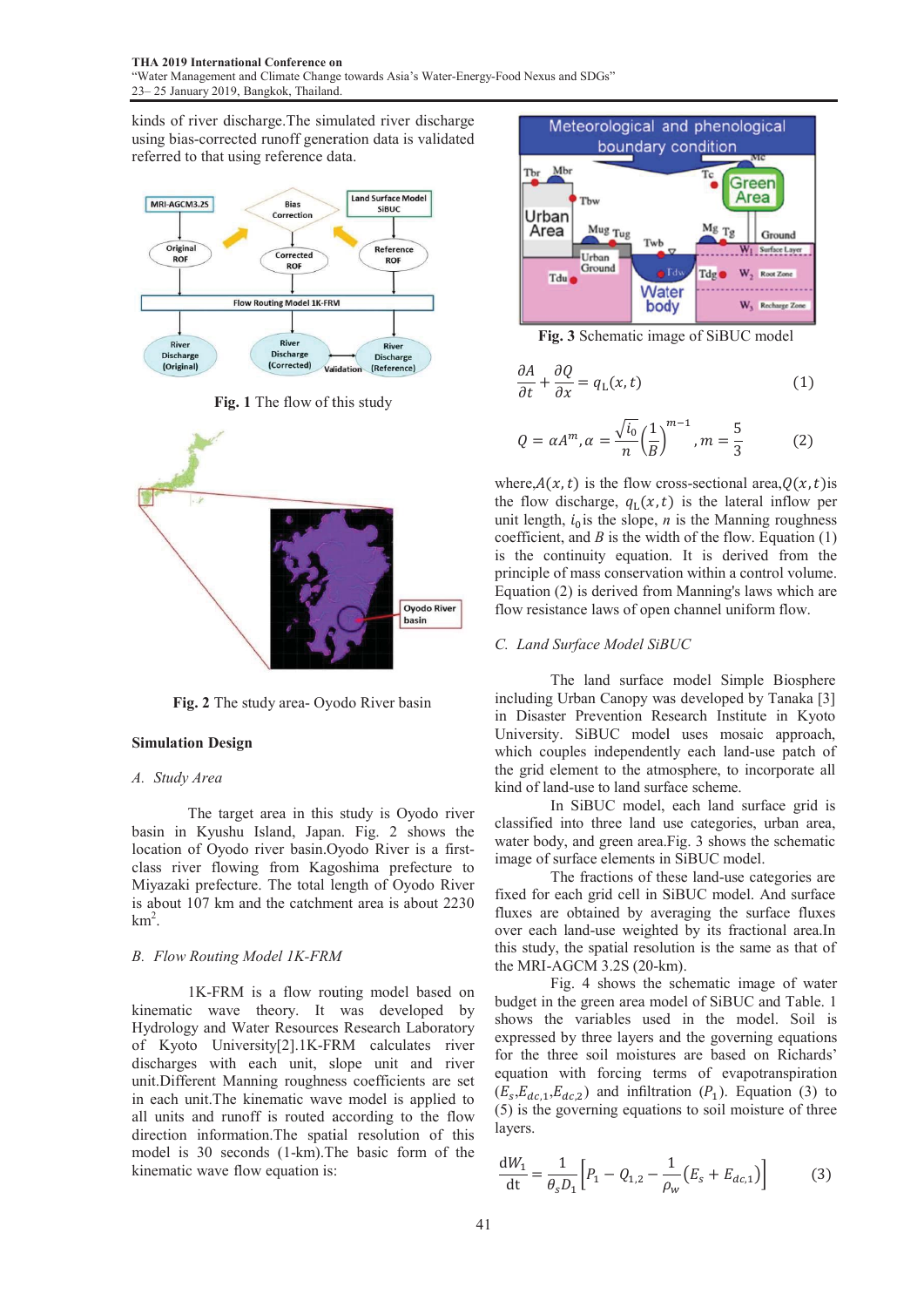

Fig. 4 Schematic image of water budget in the green area model of SiBUC

$$
\frac{dW_2}{dt} = \frac{1}{\theta_s D_2} \left[ Q_{1,2} - Q_{2,3} - \frac{E_{dc,2}}{\rho_w} \right]
$$
(4)

$$
\frac{dW_3}{dt} = \frac{1}{\theta_s D_3} [Q_{2,3} - Q_3]
$$
 (5)

 In this model, after precipitation reaches the ground, some of the water infiltrates through the soil following Darcy's law and the rest becomes surface runoff. Sub-surface runoff is calculated from the third layer of the soil. Runoff generation is the total sum of surface runoff and sub-surface runoff. It is used as input into flow routing model 1K-FRM.

#### *D. Data*

## *1) GCM Runoff Generation Data*

 GCM data used for this study is 3-hourly runoff generation data from the super-high resolution (20-km) atmospheric general circulation model MRI-AGCM3.2S. It is one of the latest atmospheric GCMs based on a model jointly developed by the Japan Meteorological Agency (JMA) and the Meteorological Research Institute (MRI) [4]. The MRI-AGCM provides data for three climate experiments: present climate experiment (1979-2008), near future climate experiment (2015-2044), and future climate experiment (2075-2104). The data used for future projection were based on the Special Report on Emissions Scenarios (SRES) A1B scenario. In this study, only the output of present climate experiment is used.

## *2) Meteorological Data*

 The meteorological data to force land surface model SiBUC includes seven components: precipitation, air temperature, specific humidity, surface pressure, wind speed, long wave radiation and short wave radiation.

 In this study, the product of the Japanese 55 year reanalysis (JRA-55) project was utilized to use as inputs to SiBUC. The Japanese 55-year Reanalysis (JRA-55) is the second reanalysisproject conducted by Japan Meteorological Agency (JMA)

Table. 1 List of variables used in the green area model of SiBUC

| Symbol      | Definition                                       | Units                                                        |
|-------------|--------------------------------------------------|--------------------------------------------------------------|
| $W_i$       | soil moisture stores                             |                                                              |
| $D_i$       | root depth                                       | М                                                            |
| $\theta_s$  | soil water content at saturation                 |                                                              |
| $\rho_w$    | water density                                    | $\text{kg m}^{-3}$                                           |
| $E_s$       | direct evaporation of water from                 | $\overline{\text{kg} \text{m}^2}$                            |
|             | the surface soil layer                           |                                                              |
|             |                                                  |                                                              |
| $E_{dc,i}$  | abstraction of soil moisture<br>by               | $\mathrm{m}^\text{-2}$<br>$\operatorname{kg}_{\overline{1}}$ |
|             | transpiration                                    |                                                              |
| $P_1$       | $ms^{-1}$<br>infiltration into the upper<br>soil |                                                              |
|             | layer                                            | $\text{ms}^{-1}$                                             |
|             |                                                  | $\text{ms}^{-1}$                                             |
| $Q_{i,i+1}$ | flow between soil layer                          |                                                              |
| $Q_3$       | gravitational<br>drainage<br>from                |                                                              |
|             | recharge layer                                   |                                                              |

using more sophisticated Data Assimilation system based on the operational system as of December 2009, and newly prepared past observations [5].

 However, JRA-55 precipitation and surface radiation data are forecast data, not reanalysis data. Therefore, other data sources are considered to use as substitution.

 For precipitation data, the Asian Precipitation - Highly-Resolved Observational Data Integration Towards. Evaluation of Water Resources (APHRODITE's Water Resources) project was selected. APHRODITE's Water Resources project was conducted by the Research Institute for Human and Nature (RIHN) and the Meteorological Research Institute (MRI/JMA) from 2006 to develop state-ofthe-art daily precipitation datasets on high-resolution grids covering the whole of Asia [6]. In this study, precipitation data to force land surface model for Kyushu area was extracted from the APHRO\_JP V1207 [7] dataset with spatial resolution of 0.05 degree. Temporal resolution of APHRO\_JP precipitation data is daily.

 And the Surface Radiation Budget (SRB) dataset was used as long wave radiation and short wave radiation.Surface Radiation budget (SRB) dataset is produced and achieved by the NASA Langley Research Center Atmospheric Sciences Data Center (NASA/GEWEX). It is produced on a 1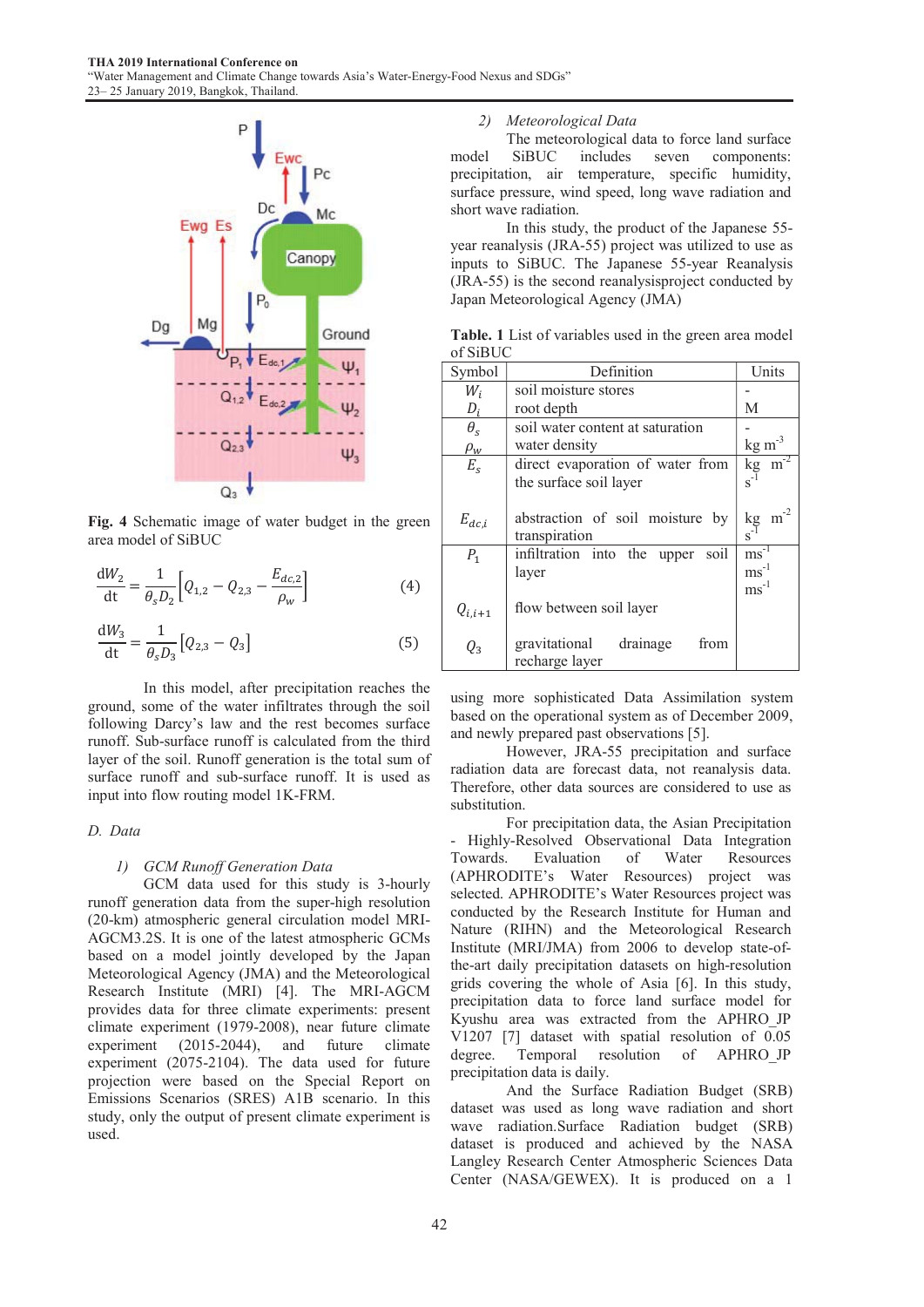degreex1 degree global grid u using satellite-derived cloud parameters and ozone fields, reanalysis meteorology, and a few other a ancillary datasets. The SRB dataset contains 3-hourly long wave and short wave radiative fluxes.



Fig. 5 Schematic representation of QQM method

#### Bias Correction For GCM Runoff Generation Data

## A. Application of Quantile-Quantile Mapping(QQM) *Method*

To correct biases in GCM runoff generation data, quantile-quantile mapping ( (QQM) bias correction method was selected. The bias s correction based on QQM method has been widely used to correct outputs of climate models.Teutschb [8]compared the various bias correction methods and showed that the QQM method is more effective than the other methods. and Seibert

In QQM method, GCM outputs and observations are sorted to construct cumulative distribution functions (CDFs). These CDFs are used to define the quantiles of simulated values and observations. Then, GCM simulated values are substituted with those of the identical quantile from the observational dataset. Fig.5 s shows the schematic representation of QQM method.

In this study, runoff data simulated by SiBUC model were used as reference data to correct the MRI-AGCM3.2S runoff generation d data. The effect of bias correction is evaluated by simulating river discharge using flow routing model 1K-FR RM.

## *B. Results*

Fig.6-a shows the duration curves of 20 years from 1982 to 2001 at Kashiwada station in Oyodo River basin. The red line indicatesthe simulated river discharge using original GCM runoff generation data, the blue line indicates that using reference data and the black line indicates the observational river discharge. It can be seen that the simulated river discharge using reference data is closer to the observation in the high peak discharge(larger than  $100 \text{ m}^3\text{s}^{-1}$ ) compared with that using original GCM outputs. Therefore, land surface model SiBUC is considered to reproduce runoff better than the MRI-AG GCM3.2S. In addition, theriver discharge simulated using bias-corrected runoff generation data s showed an improvement compared with that simulated using original one. However, shown in Fig.6-b b whose horizontal axis is logarithm, there were also a problem that the river discharge simulated using bias-corrected runoff generation was overestimated in high peak discharge as compared with that using reference data.



Fig. 6-a Duration curves of 20 years at Kashiwada, Oyodo River basin(vertical axis islogarithm)



Fig. 6-b Duration Curves of 20 years at Kashiwada, Oyodo River basin (horizontal axis is logarithm)

 Fig. 7 shows a h histogram of two kinds of runoff generation data, GC CM outputs and reference data, in July for 20 years. The red bar indicates the result of GCM and the b blue one indicates that of reference data. Shown in Fig. 7, the frequency of high runoff amount is higher in reference data than that in GCM outputs. Therefore, the runoff of reference data which is assumed to be dominated by surface runoff can be substituted with the runoff of original GCM outputs which is assumed to be dominated by subsurface runoff. Fig. 8 shows the time series of runoff generation data in original l GCM outputs and biascorrected data. The red line indicates the result of original GCM outputs and the purple one indicates that of bias-corrected data.Both h lines show high runoff value on July  $8<sup>th</sup>$ , but relatively large value can be seen continuously in bias-correc ted data after the flooding event while relatively low v alue can be seen in original GCM data after that. As shown in Fig. 8, relatively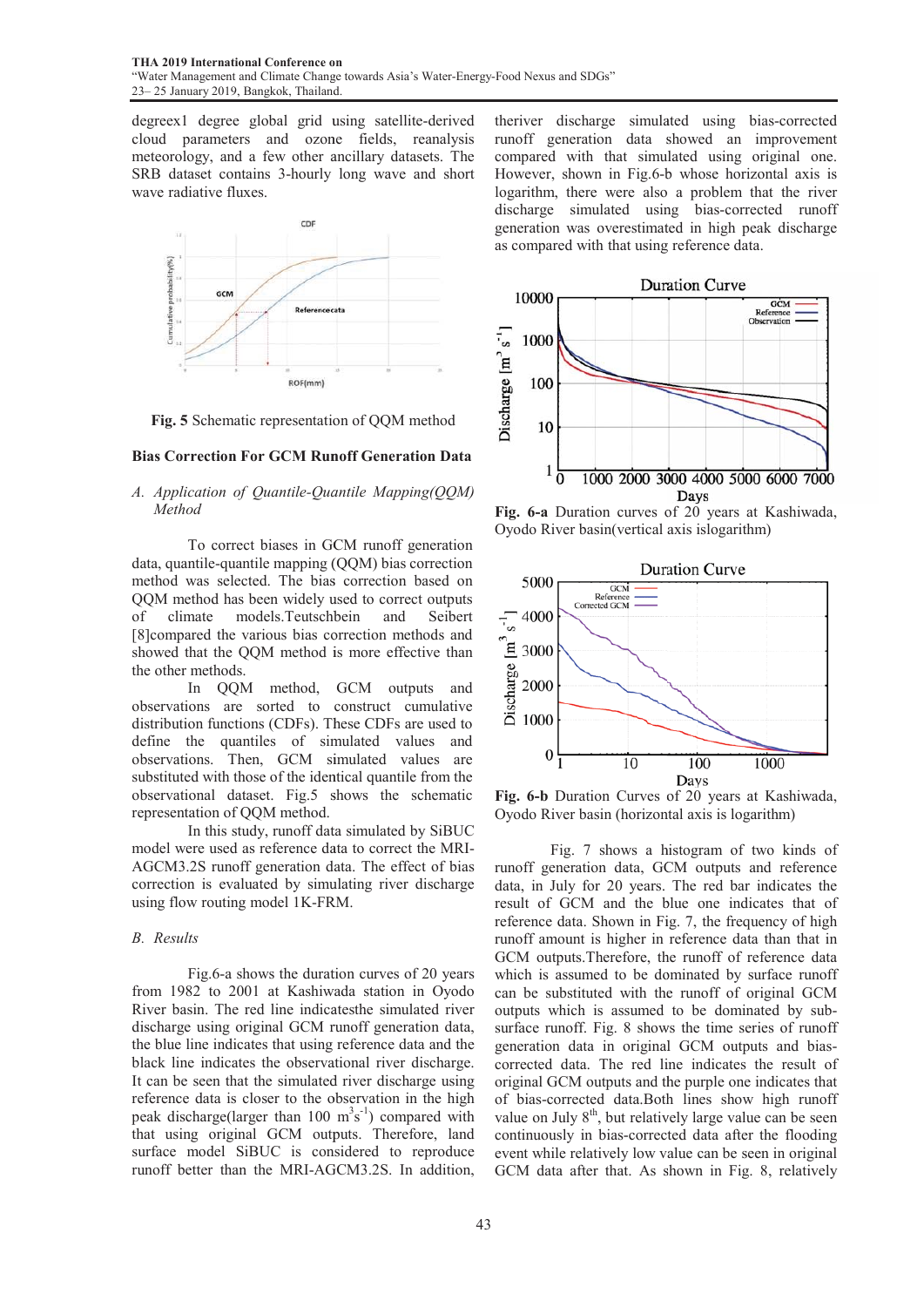large values that contribute to flooding may appear continuously. It is occurred due to th he difference of frequency distributions between original GCM data and reference data. This is considered to be one of the causes of overestimation in simulating river discharge.



Fig. 7 Histogram of runoff generation data in GCM outputs and reference data in July for 20 years



Fig. 8 Time series of runoff generation data in original GCM outputs and bias-corrected data

## Revision Of Bias Correction

## *A. Grouping QQM method*

In order to improve the overestimation, a revision of bias correction was considered to be effective. The purpose of this revision is to reduce the frequency of high runoff generation data that contribute to flooding after bias correction and to improve the overestimation of river discharge.

The frequency of high runoff amount is higher in reference data than that in GCM outputs and after bias correction, relatively larg ge values that contribute to flooding may appear continuously and it may cause overestimation in simulating river discharge. Therefore, it is considered to be needed to reduce the frequency of high runoff amount in biascorrected runoff generation data for improving overestimation results. In consideration of the difference in frequency distribution in th he two kinds of data, a threshold is set for each data and divides each data into high runoff generation data contributing toflooding and low runoff generation data not contributing to flooding.Threshold d values are set for reference data and original data, respectively.In this study, the number of datawhich is larger than the threshold value in original datasets is set to be smaller than the number which is larger than the threshold value in reference datasets. As s shown in Table. 2, twokinds of threshold patterns w were applied in this study.QQM method was applied for high runoff generation data and low data i independently. This method is called grouping QQM m method.

Table. 2Pattern of threshold value

| <b>Table.</b> 21 augustus ultesiloid value |                    |                      |  |
|--------------------------------------------|--------------------|----------------------|--|
|                                            | Threshold value of | Threshold value of   |  |
|                                            | original GCM       | reference data       |  |
|                                            | outputs            |                      |  |
| Pattern1                                   | Applying 5% value  | Applying 10% value   |  |
|                                            | from largest<br>on | from largest on each |  |
|                                            | each month of each | month of each cell   |  |
|                                            | cell               |                      |  |
| Pattern <sub>2</sub>                       | Applying<br>2.5%   | Applying 10% value   |  |
|                                            | value from largest | from largest on each |  |
|                                            | on each month of   | month of each cell   |  |
|                                            | each cell          |                      |  |

#### *B. Results*

Fig.9 shows time series of 4 kinds of runoff generation data. The red line indicates the result of original GCM outputs, the purple one indicates that of simple QQM method, light blue one indicates that of pattern1, pink one indicates that of pattern2. By applying grouping QQM method d, itcan be possible toreduce the amount of runoff generation data at the time of flooding, compared with simple QQM method.



Fig. 9 The effect of bias correction on runoff generation data

Fig. 10 shows the duration curves of 20 years from 1982 to 2001 at Kashiwad da station in Oyodo River basin in 5 kinds of simulated river discharge.In addition to the colors of Fig. 9, the blue line indicates the result of reference data. In the h high peak discharge, all the two patterns could reduce river discharge compared with before revision. In P Pattern 1, the results that are closer to reference data were obtained. Therefore, they showed an improvement in simulating river discharge by applying grouping QQM method.